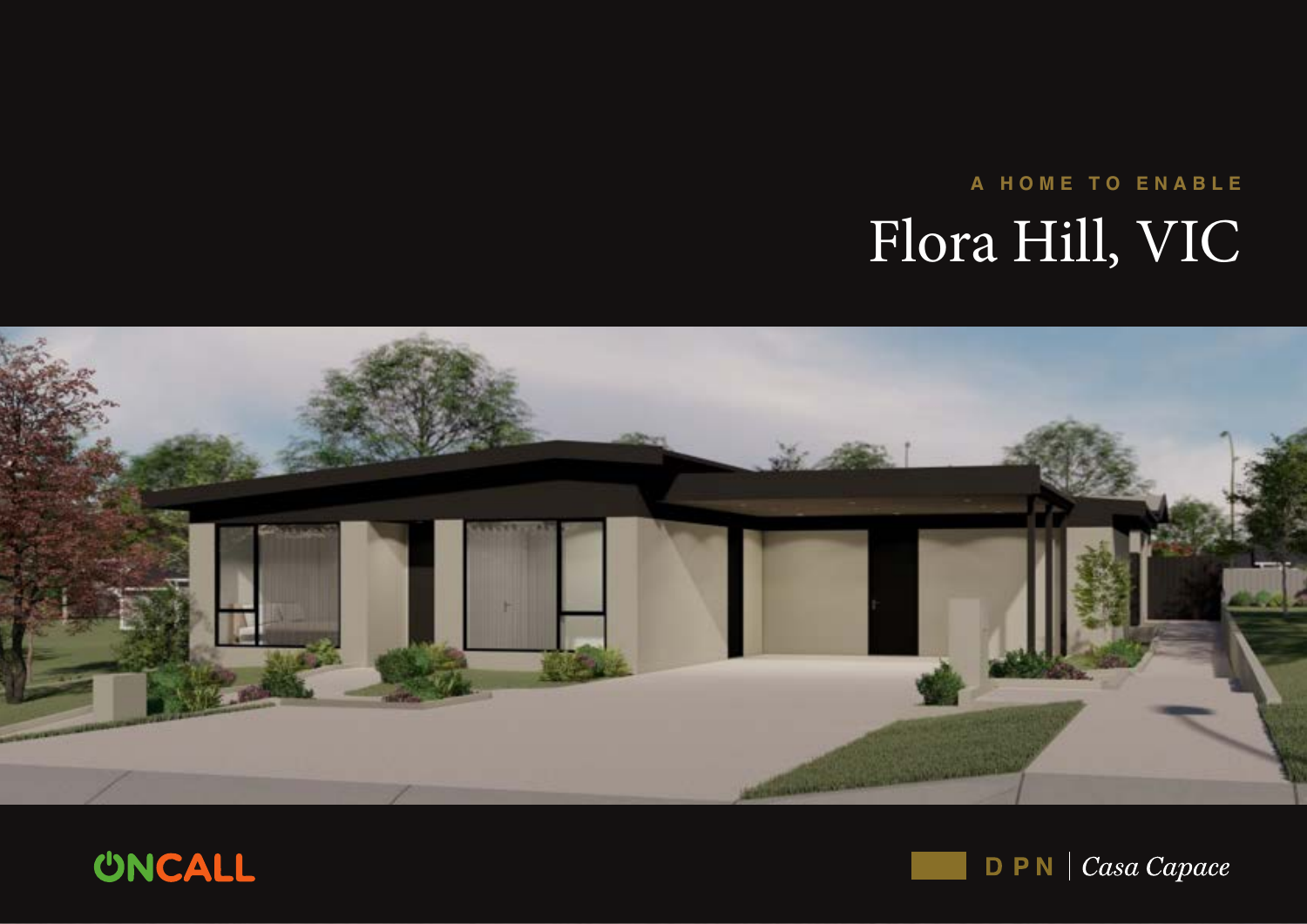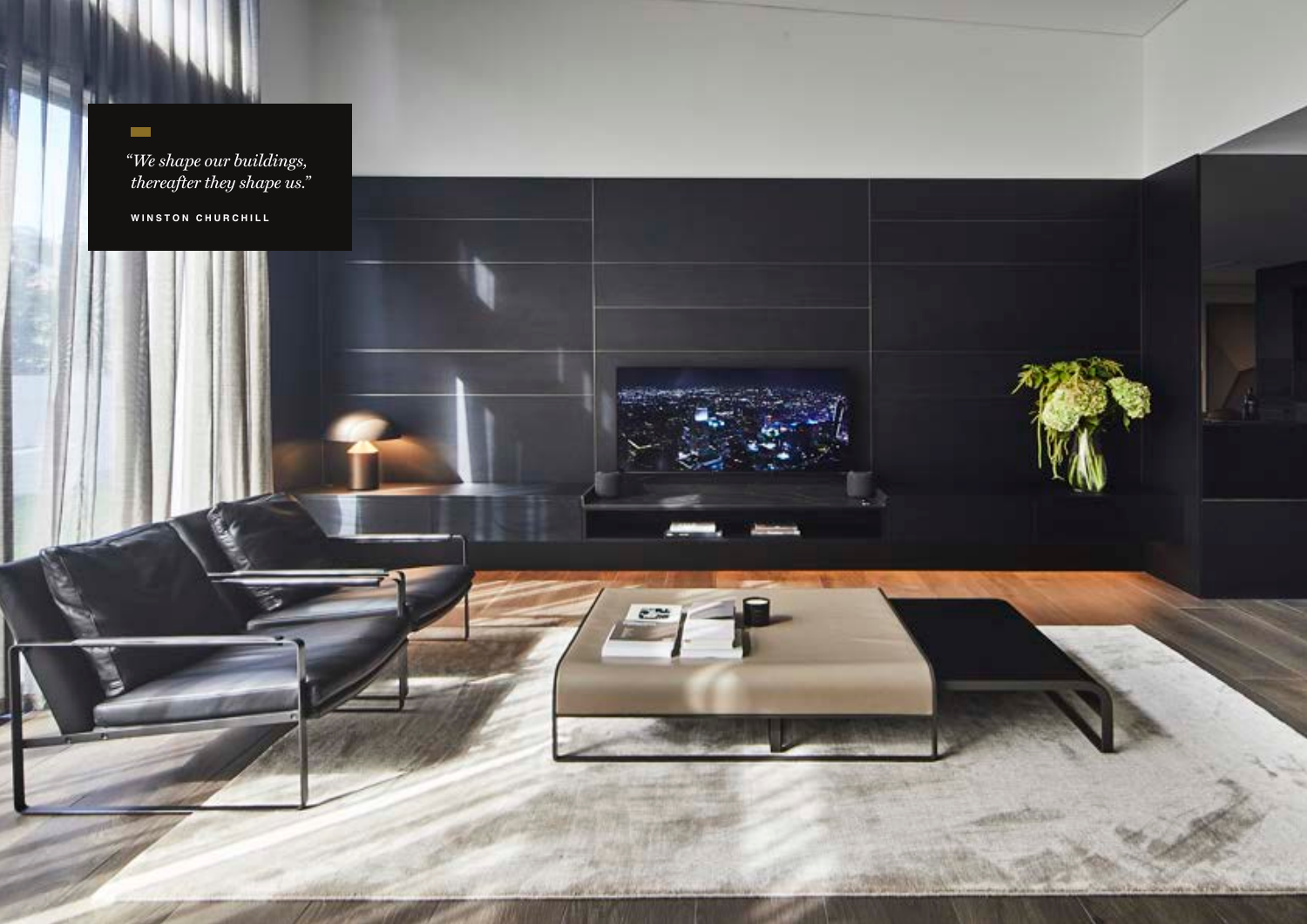#### DPN CASA CAPACE

# Beautiful living experiences for Australians with disabilities

A home to enable. We've created a beautiful living environment that offers flexibility to accommodate residents with various different support needs. The home represents contemporary living at its finest.

Like nothing before, this home has been purposely designed with the residents in mind. It offers occupants functionality, accessibility and durability. This stylish home lives up to rigorous quality and safety standards, providing an exceptional living space.

Located in an established community, this home brings hand-picked, curated interiors and colour palettes, fixtures and finishes with an emphasis on design, coupled with a calm, luxury feel.

It is planned that this property will be suitable for participants at the following SDA Design Categories as detailed in the table adjacent.



|                   |                                                         | <b>HIGH</b><br><b>PHYSICAL</b><br><b>SUPPORT</b> | <b>FULLY</b><br><b>ACCESSIBLE</b> | <b>ROBUST</b> | <b>IMPROVED</b><br><b>LIVEABILITY</b> |
|-------------------|---------------------------------------------------------|--------------------------------------------------|-----------------------------------|---------------|---------------------------------------|
| <b>Dwelling 1</b> | $3 \Leftrightarrow 2 \Leftrightarrow 1 \Leftrightarrow$ | 水                                                |                                   | X             | M                                     |
| <b>Dwelling 2</b> | $2 \Leftrightarrow 2 \Leftrightarrow 1 \Leftrightarrow$ | $\mathsf{X}$                                     |                                   | $\mathcal{U}$ |                                       |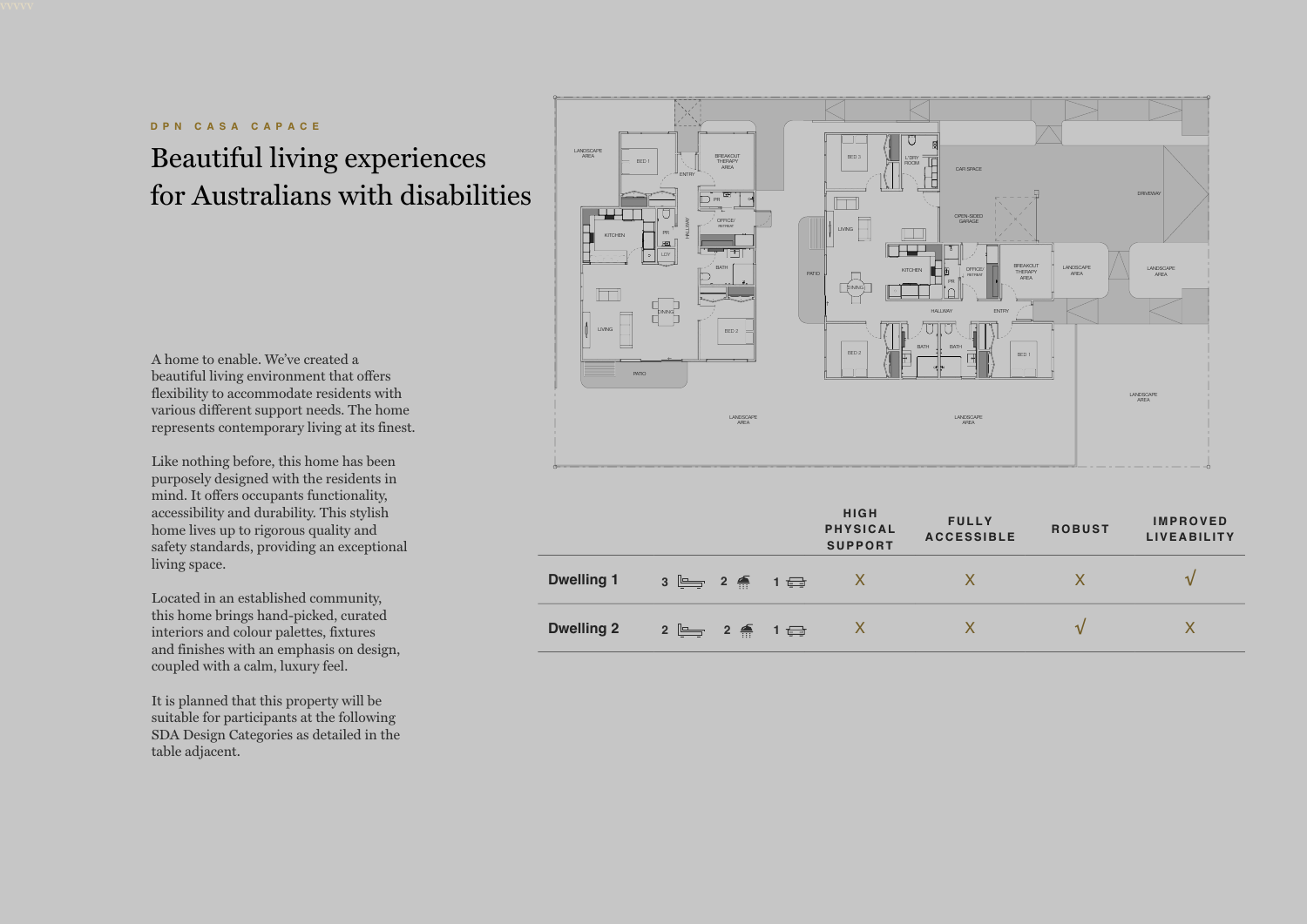# PROPERTY INCLUSIONS A home to enable

#### BEDROOMS

Bedrooms are purposely designed to create a private space with a calm luxury feel. Featuring a warm colour palette and complete with smart, integrated storage.

#### **KITCHENS**

Equipped with high quality, state of the art appliances with better haptic feedback and accessible features to enable easier use.

Importantly, the kitchens have been thoughtfully designed to create an easy to use space for both residents and support workers. The kitchens are resilient and hard wearing while offering style and function.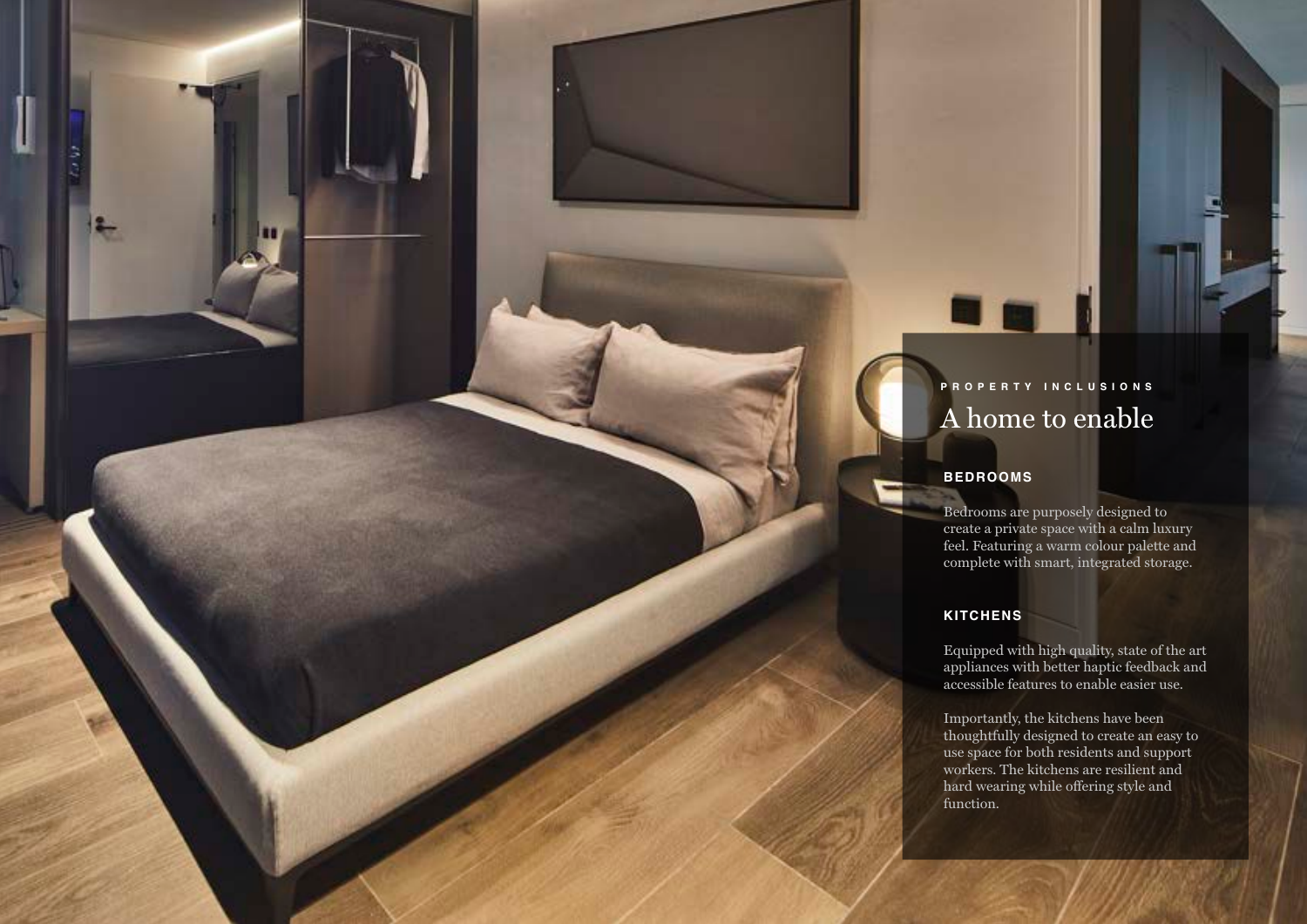#### LAUNDRIES

All cupboards have full length handles in colours carefully selected to provide contrast for the visually impaired.

#### SUPPORT WORKER OFFICES

Secure medicine fridge, filing and storage is available for resident and support worker's safety and privacy. The office is lockable with a secure exit. An admin control panel on the wall gives full access to all automation in the house. Support workers can sleep, if required, on a fold out bed for maximum space efficiency.

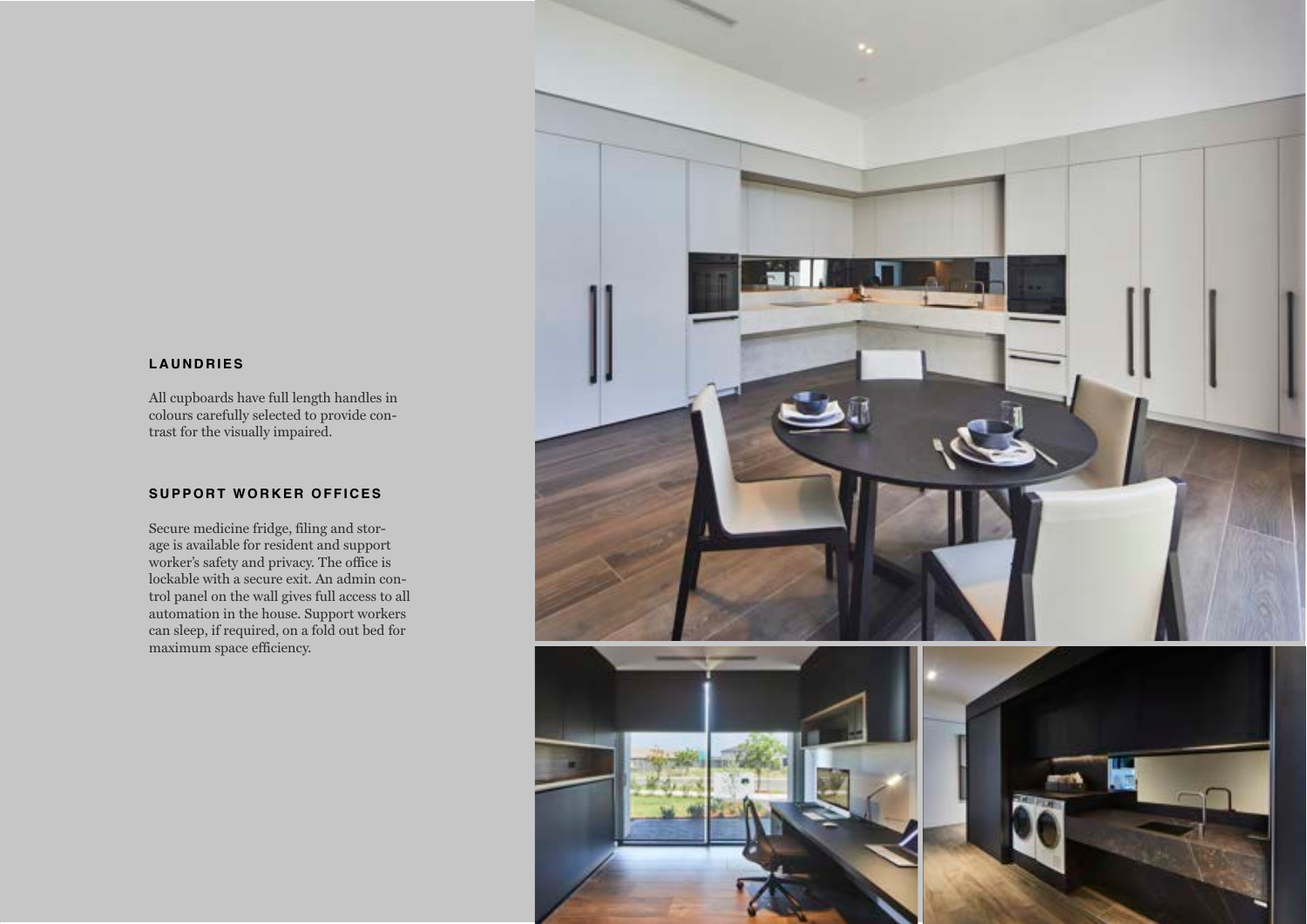# PROPERTY INCLUSIONS A home to enable

#### BATHROOMS

The bathrooms provide a warm colour palette matched with high quality fittings give a calm, luxurious feel. The wall mounted sink is custom designed and accessible from either a seated or standing position and a storage unit is provided for each paerticipant.

#### LIVING / DINING

High ceilings provide light and open space, with large communal living areas. The porcelain floor tiles have been selected for their non-porous nature and ability to repel germs.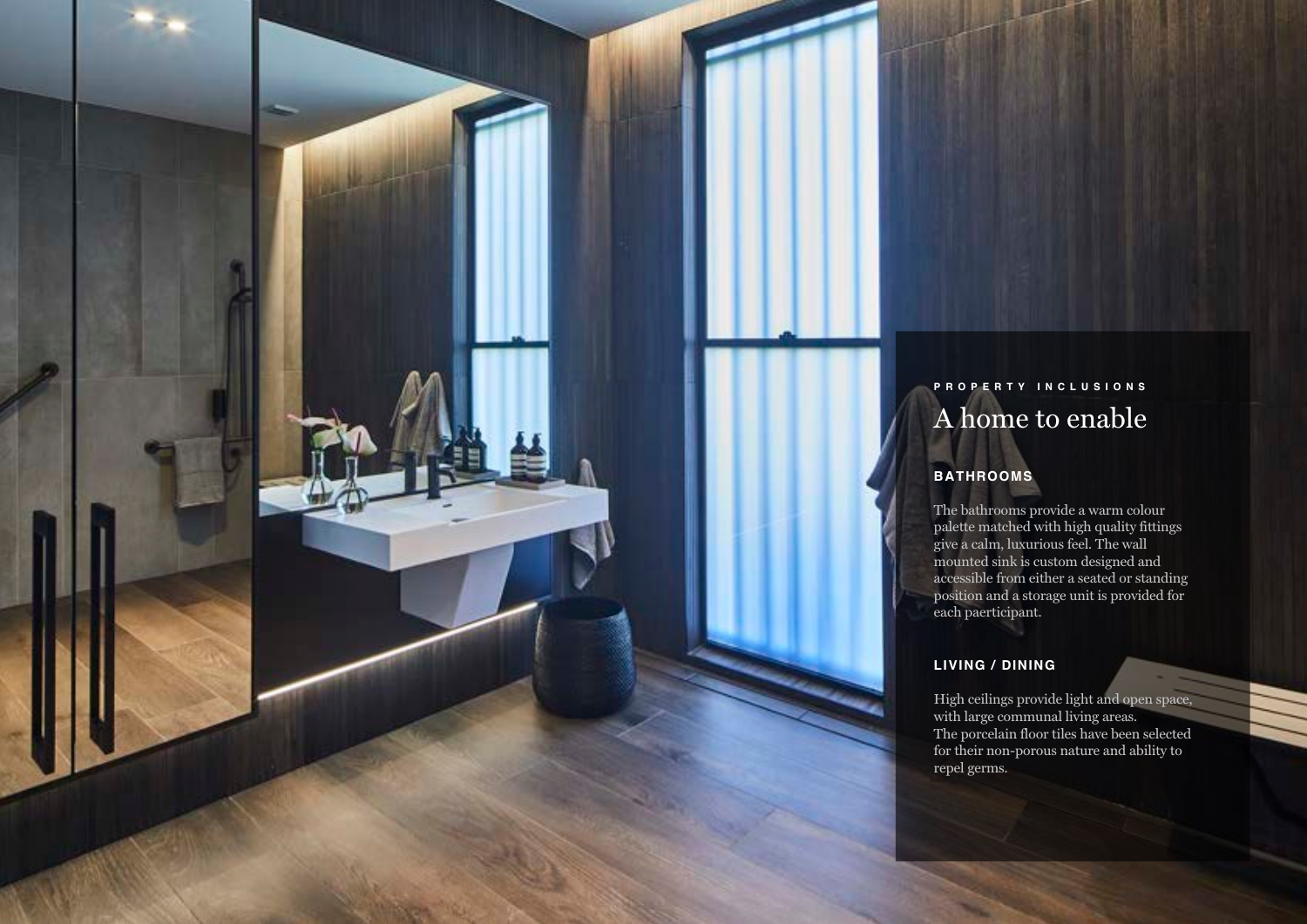#### CAR SPACES

The carport and car spaces are fully accessible and designed for transport vehicles. A mini-bus with rear or side loading can pull up and easily get people in and out.

#### OUTDOOR LIVING

The doorway to the garden has a zero threshold, meaning the surfaces are completely flush, with no steps or trip hazards. With participants in mind, where possible, raised garden beds will be 600mm high, enabling gardening from a wheelchair.

Additionally, where possible integrated seating will create a perfect spot for able bodied visitors and participants to sit.

#### **SECURITY**

The video intercom system is linked with support workers and participants as required. The house features flood lights and security cameras can be installed.

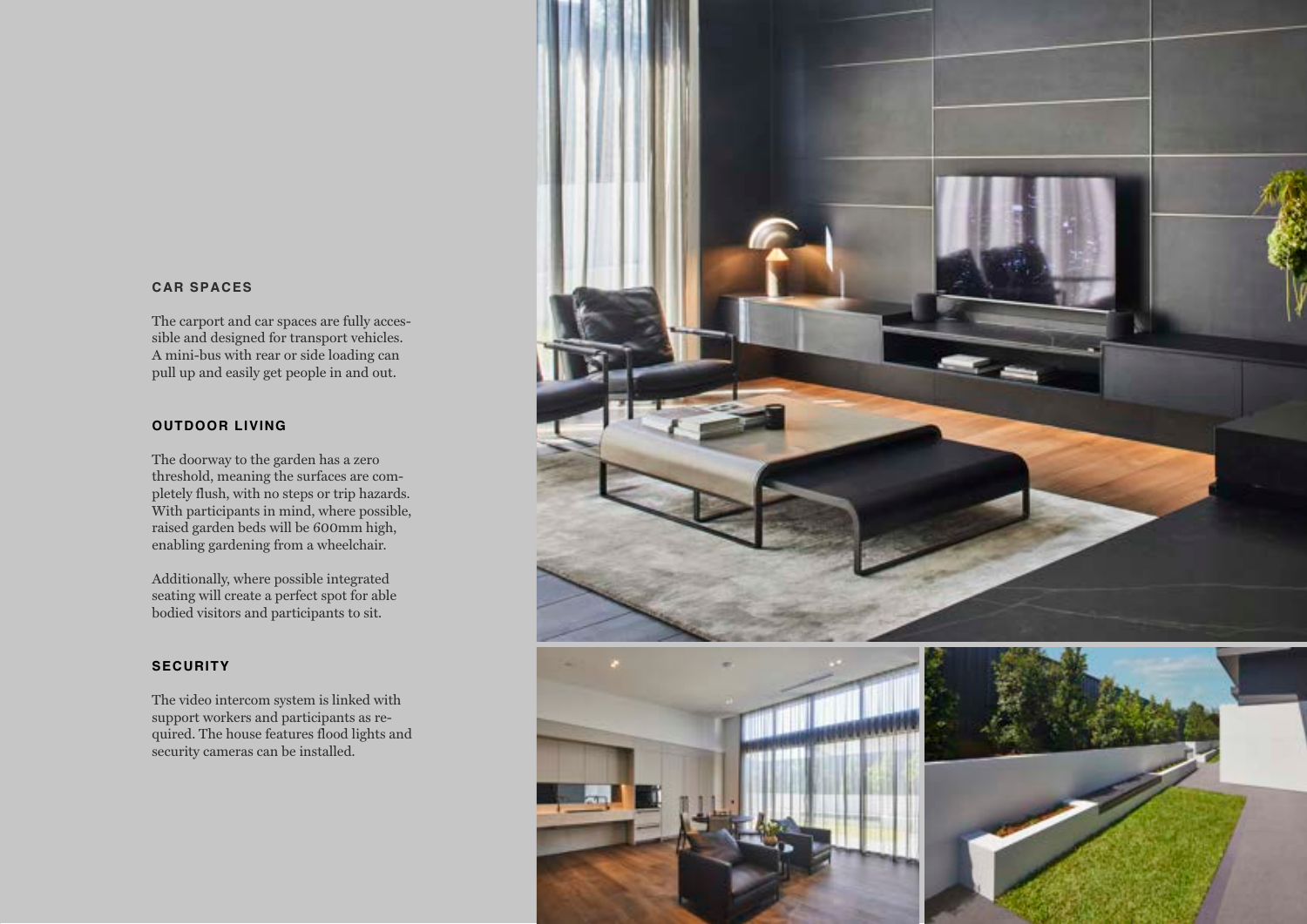#### COHORT FEATURES

# Participant suitability

#### High Physical Support:

- Doors and paths of travel have a wider than standard design for wheelchair access.
- The living room, automation of the lights, curtains and entertainment system can easily be included and controlled by Siri, Apple Home app, or Android devices.
- Height adjustable benches in the kitchen to accommodate cooking from a wheelchair.
- Structural supports can accommodate a hoist if required.
- An accessible, wheelchair friendly wardobe including an additional wheelchair charging bay.
- Fully accessible bathrooms to Australian Standards 1428.1. Reinforced ceilings and walls to take hoist, and grab rail fittings and fixtures, if required.
- The bathroom doors can be automated to provide easy access to the room. Where automation is installed, an information panel will be placed on both sides of the door allowing occupants to see if the room is in use and if the door has been successfully locked.
- Height adjustable benchtops in the laundry are accessible from a standing or seated position to enable chores to be done independently.
- Emergency power solution to allow for a minimum of a 2 hour outage.
- Power supply to door and windows (blinds) for retrofit of automation as necessary.
- Assistive technology ready

#### Fully Accessible:

- Doors have a wider than standard design for wheelchair access.
- Height adjustable benches in the kitchen to accommodate cooking from a wheelchair.
- An accessible, wheelchair friendly wardobe including an additional wheelchair charging bay.
- Fully accessible bathrooms to Australian Standards 1428.1. Reinforced walls to cater for various grab rails as required.
- Power supply to door and windows (blinds) for retrofit of automation as necessary.
- Height adjustable benchtops in the laundry are accessible from a standing or seated position to enable chores to be done independently.

#### Robust:

Resilient but inconspicuous materials that can withstand heavy use and minimises the risk of injury and neighbourhood disturbance, including:

- High impact wall linings, fittings and fixtures
- Secure windows, doors and external areas
- Laminated glass
- Sound proofing

#### Improved Liveability:

Designed to respond to needs of participants through:

- Improved physical access
- Provisions for sensory, intellectual and cognitive imparement. These include luminace contrast, improved wayfinding and lines of sight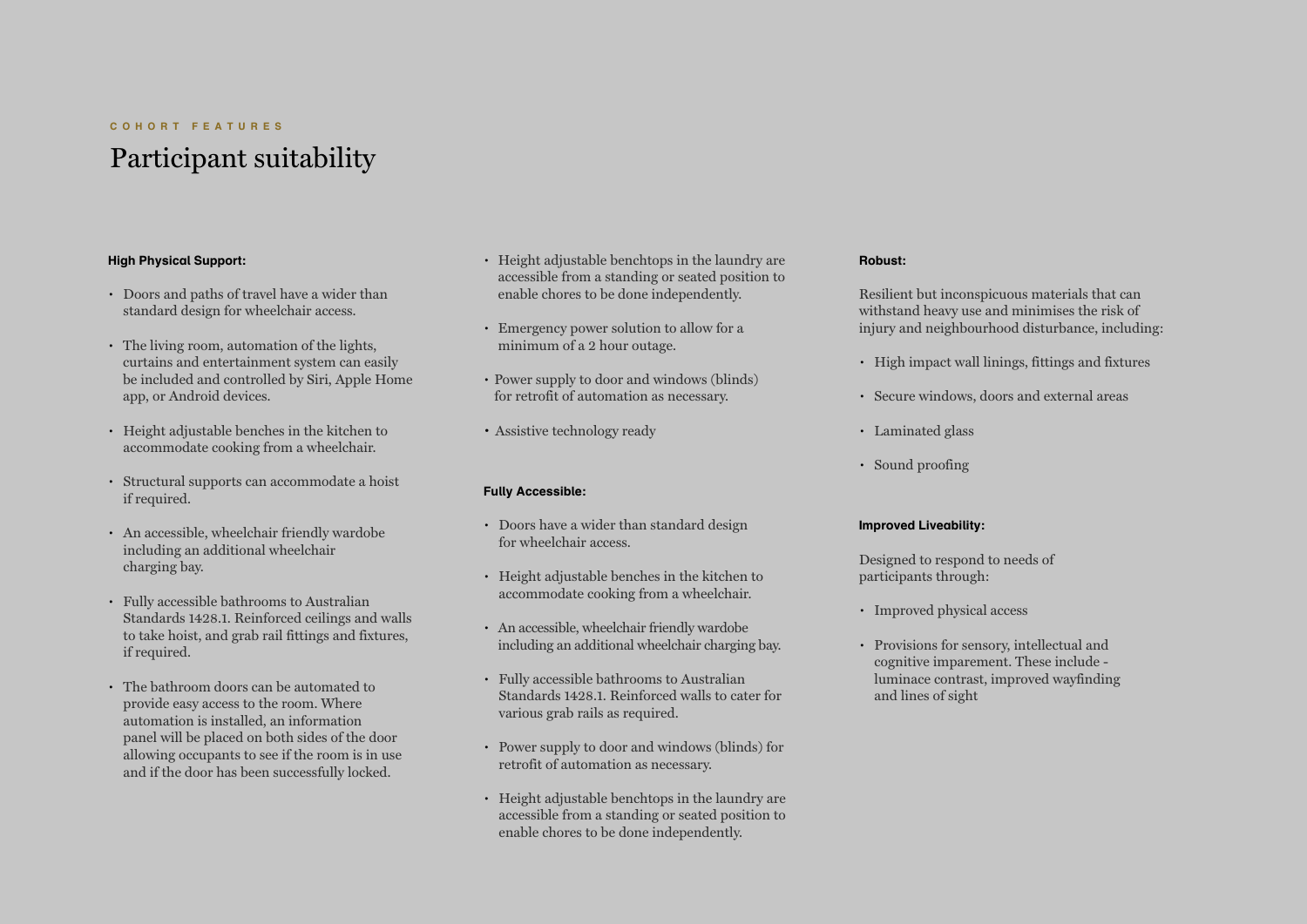### FLORA HILL, VIC Community profile

**HILL LANT** 

#### **SHOPPING**

Flora Hill is only a short distance (3km) from Kennington Village Shopping Mall and Strath Village Shopping Centre – home to the local Woolworths, bakery, pharmacy, post office, banks and a variety of speciality shops. Bendigo CBD is just 5 km away and provides convenient access to all major retail stores and services.

#### **HOSPITALS**

The area is serviced by Bendigo Health public hospital, located just 6km away with an emergency department and a full suite of specialist clinics and medical services. The St. John of God private hospital is also located within 5 kms. More locally, Flora Hill and the surrounding area provides access to several medical centres and pharmacies within a 3km radius.

#### **ENTERTAINMENT**

Enjoy Bendigo's vast range of entertainment options, including clubs, pubs, cafes and restaurants. Alternatively, keep it local and enjoy Flora Hill's casual dining options and Neighbourhood Hub. Flora Hill is also home to La Trobe University (Bendigo Campus).

#### **FITNESS**

To keep active, you can access local swimming pools, parks and fitness centres within a short distance.

#### TRANSPORT

Bus routes 62 and 63 takes you from Flora Hill to Spring Gully or into the city of Bendigo. From here you will be able to get the train into central Melbourne. Bendigo is located on the V Line Network.

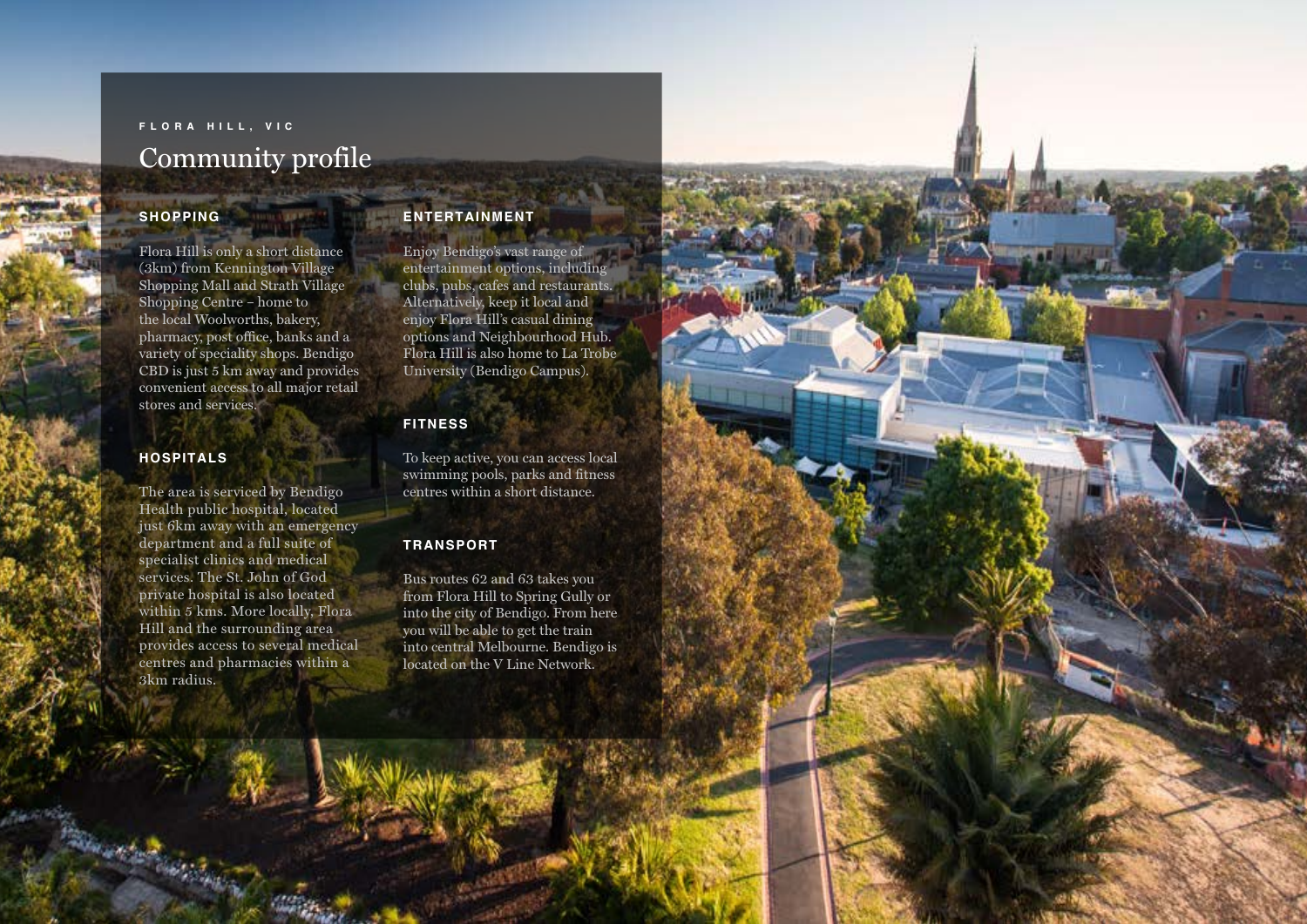## ABOUT CASA CAPACE Changing the landscape, for good

Casa Capace has been developed specifically to cater for Australians requiring Specialist Disability Accommodation (SDA). Our experience and expertise enables a more attractive home, with greater flexibility and value for participants of the National Disability Insurance Scheme (NDIS).

It's our mission to challenge the unmet demand for SDA housing and to positively influence the lives of thousands of NDIS participants, their families, friends and those who care for them.

Casa Capace is a registered provider of SDA with the NDIS.

We partner with high quality Supported Independent Living (SIL) providers to create beautiful homes for Australians with disabilities.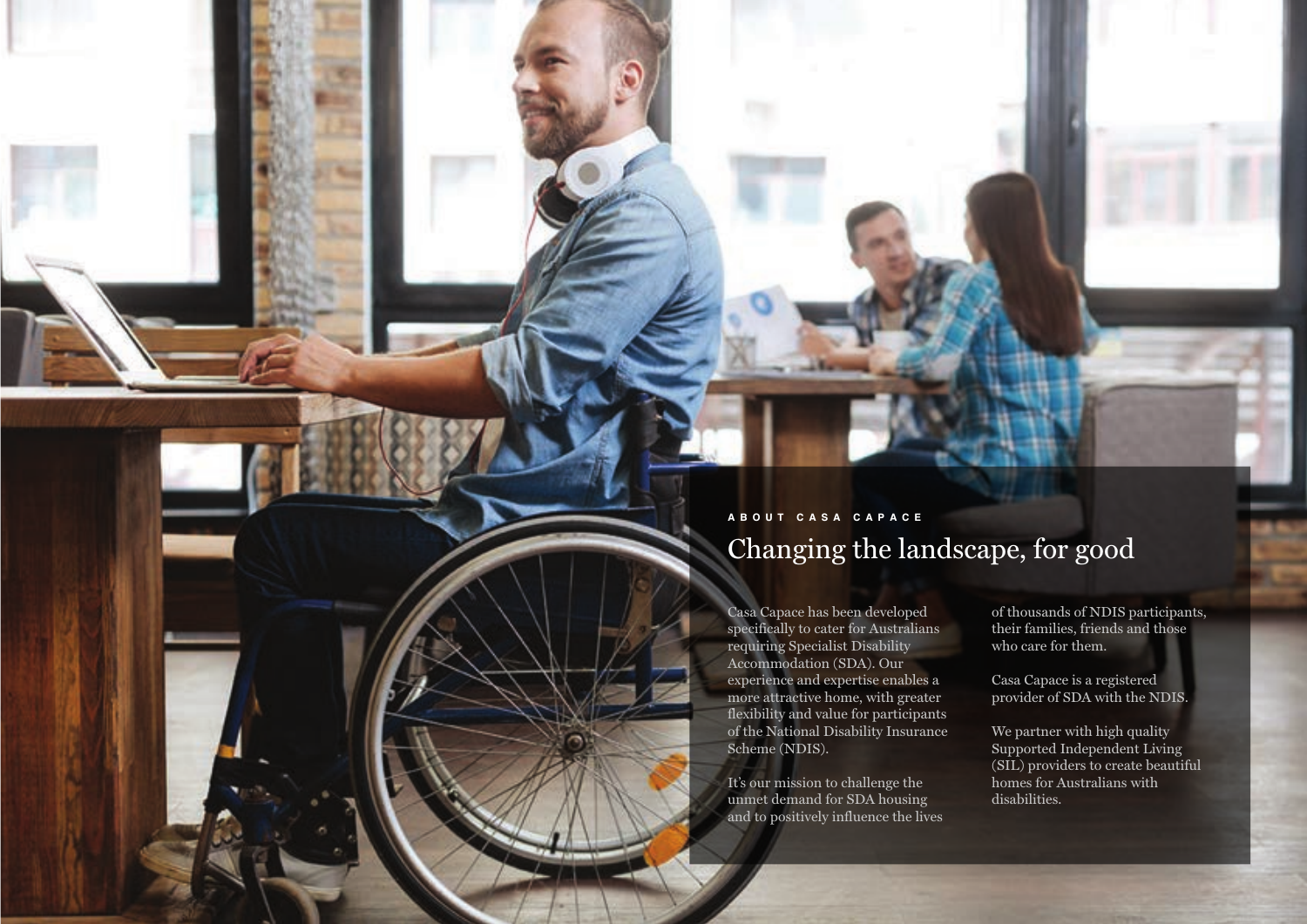#### BELIEVING IN BETTER

#### How do I live in a Casa Capace home?

To live in our homes you need to:

- 1. Be a participant of the NDIS.
- 2. Have SDA included in your NDIS plan. If you are not sure about this, please contact us and we will assist you in finding out if you qualify.
- 3. Once you qualify, we work with our SIL partner(s) to help get you into a beauti ful Casa Capace home.

*"Our passion is to help you live the life you want."* 

 $\blacksquare$ 

SAM KHALIL *Group Managing Director*